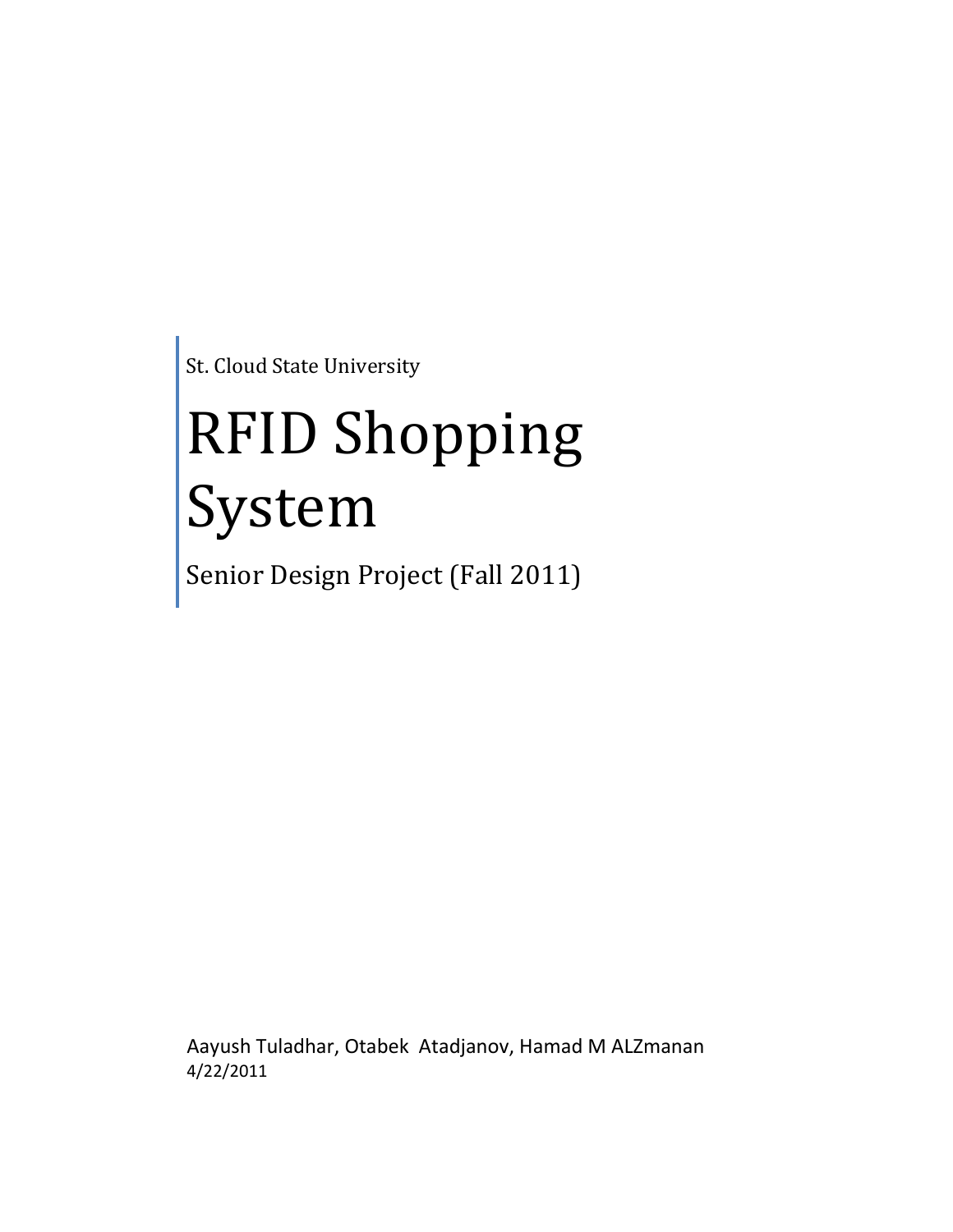# **Table of Contents**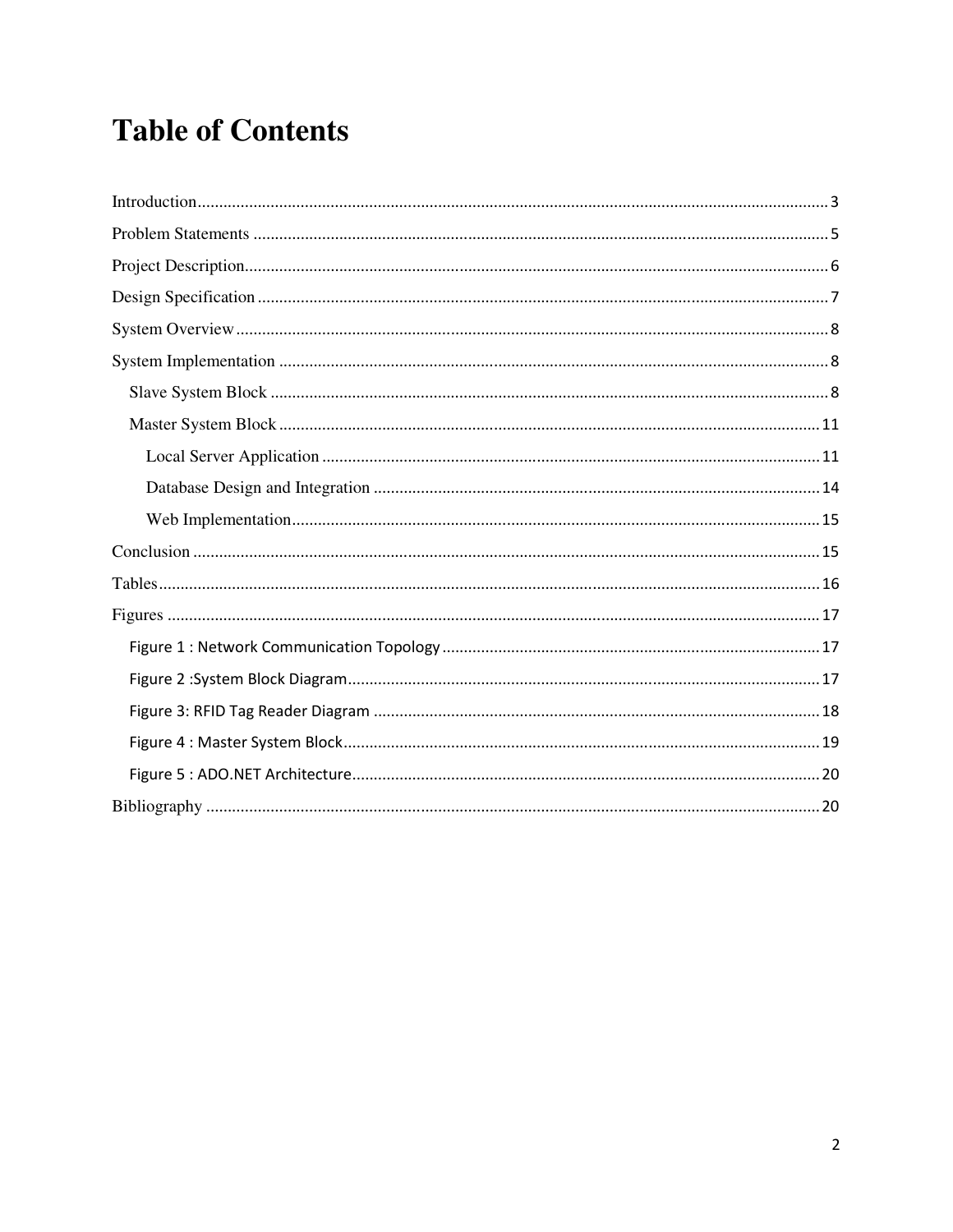## **Abstract**

With the shift in lifestyle of human beings, the needs of humans have dramatically changed; diversised products and proper product promotions must be provided to meet the demands of the customers. People are more concerned about the products they are buying and managers are more concerned about the sales pattern and deman supply of the products. This project presents a revolutionized shopping cart that utilizes radio frequency technology to go beyond traditional shopping cart and provides autonomous scanning system that displays price and complete description of the items on a high resolution screen attached onto the cart. The entire system is backed up by local server application driven by database server which allows efficient inventory management, product sales analysis for logistics purposes. And the system is accessible via internet and smartphone, so the system is available anywhere.

## **Introduction**

Shopping has been a global phenomenon. With increasing human needs more departmental stores and competition between them is increasing in the global market. Minor details are also taken into consideration while providing best shopping experience to the customers. Huge investments in terms of assests and manpower has been made in order to manage the entire shopping system. But the technology that drives the shopping system is still primitive; where a customer have to take products to cashier in order to check out. There is always an intermediate factor between the customer and the company. People still have to stand in long queue for their turn for checkout and customers have to call sales associate to get more information about the product. Addressing the need of more reliable system, we come up with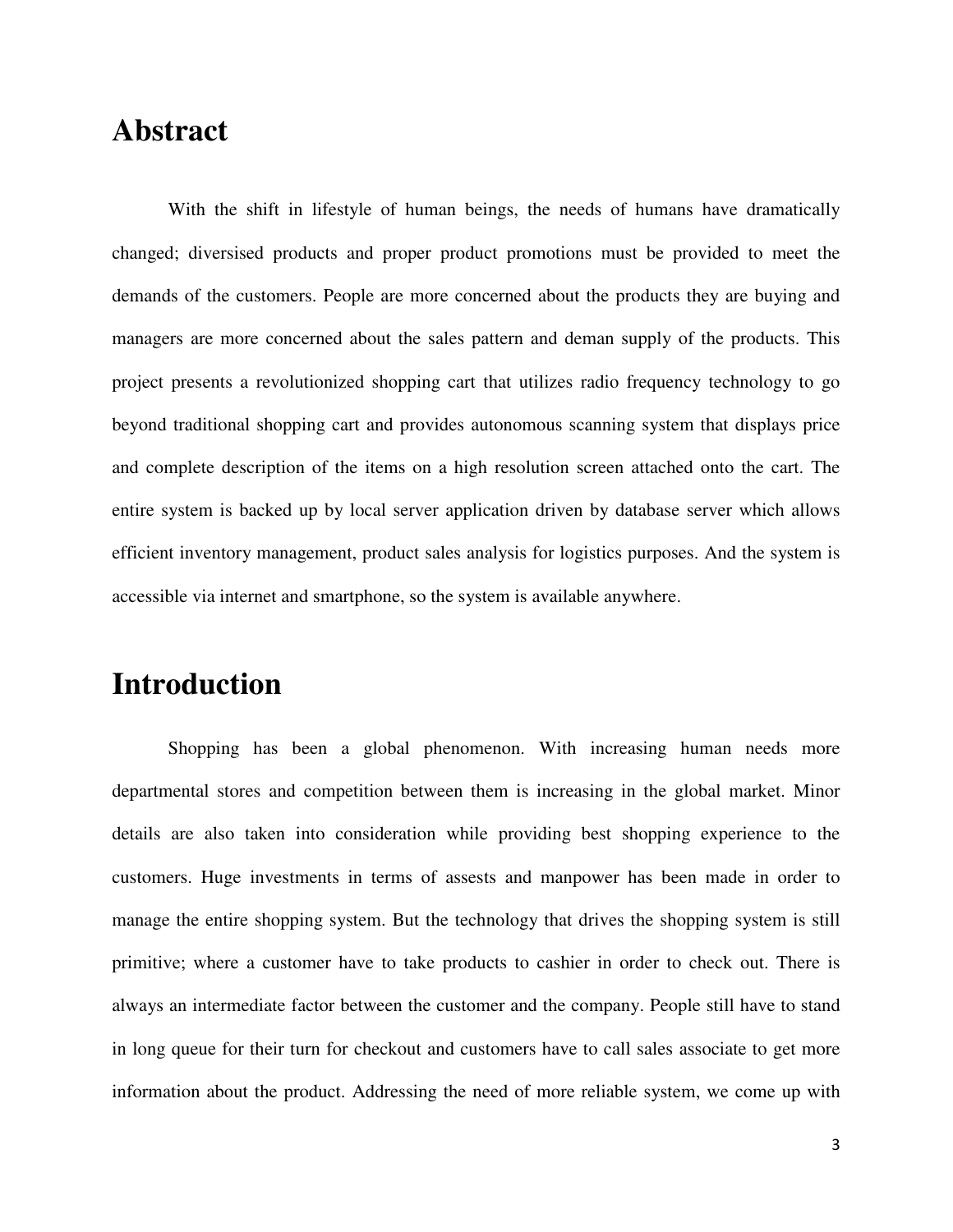idea of "RFID Shopping System" which uses Radio Frequency Identification which would be able to perform a selft checkout shopping experience without any need of any human assistance, hence increasing customer shopping experience satisfaction.

Besides this Inventory management also plays a very crutial role in success of business organization. The way they manage the flow of products from manufacturers to customers is very important and the system helps to track down the mobility of the popular goods. If the product shortage occurs, customer will immediately turn to other supplier and hence miss a potential sales opportunity. With the help of data mining technology we can analyze the sales pattern of customers, which will help as main basis for sales analysis and warehouse control.

Hence our main objective form this shopping system would be to read tags from the products, provide detailed information about the product to the user, assist customer on complete self checkout system, and provide complete web interface. Nevertheless the shopping system also supports the management by providing logistical data about product inventory, sales flow and other information, which gives scope on datamining on customer shopping experience.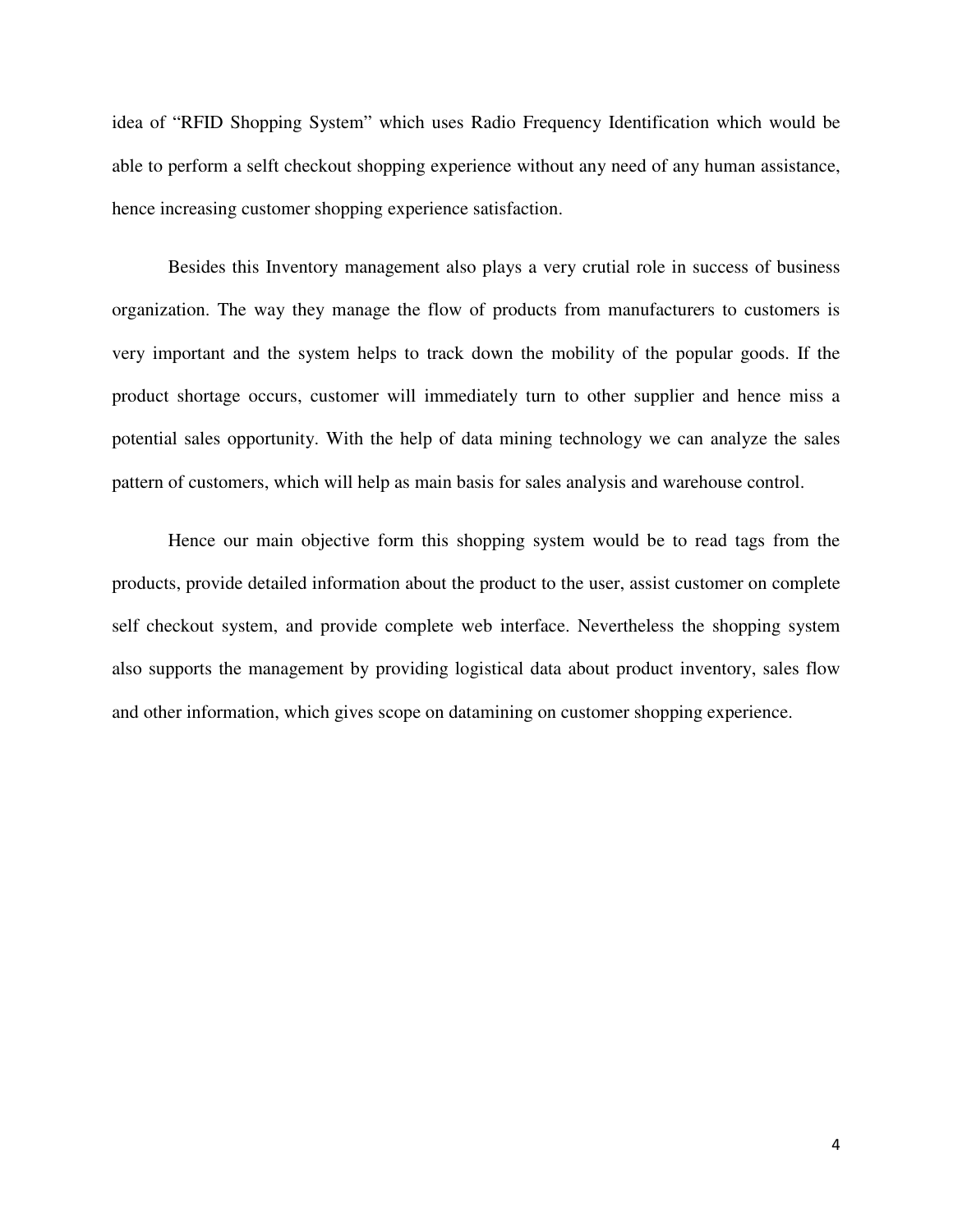## **Problem Statements**

When analyzing the operating model of product flow of a company, it can be found that the whole process of sales heaviliy depend upon the information user have about the product and availability of the product, which are two of major pitfalls of traditional shopping systems. Hence we tried to address the following bottleneck of the traditional shopping systems

- (1) **Complete Self Checkout System**: The system that's currently prevalent in the market till the date is more dependent on a sales associate to help you when you need assistance regarding the product. And in the case of Point of Sales Systems (POS) you still have the be in line to checkout.
- (2) **Inventory Management**:Due to lack of infrastrucre in inventory management, company is loosing sales percentage and degrading the overall goodwill of the company. When there is high demand of certain product, due to ineffective inventory management the company is not able to make profits on their sales. From research it has been confirmed that the company makes highest revenue on popular items. (Alp Ustundag)
- (3) **Lack of Shopping Services**:Traditional shopping system hasn't been able to provide a pleasant shopping environment. People want pleasant environment to make decision to buy products. They don't want to wait for available sales associate in line to get information about the product. The whole shopping experience is totally depenedent upon the mood / attitude of the sales associate present at the location.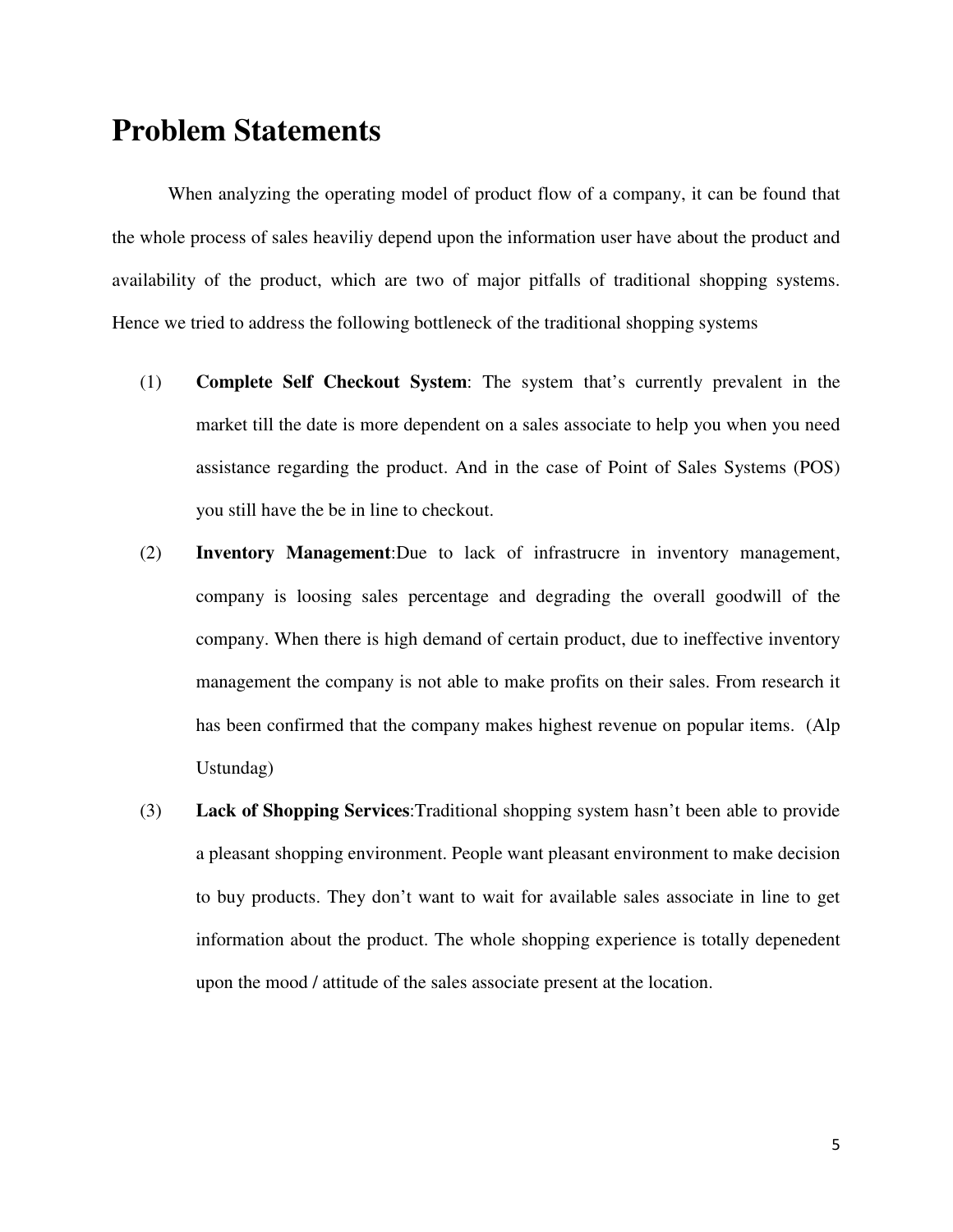- (4) **Lack of Web Implementation** :People are not able to backtrack their buyings in cases they want to get more information about the product. But with web implementation, they can track their products whenever they want.
- (5) **Bar Code Technology**: Barcodes technology used in today's market are quite ineffective because it needs to be scanned facing the reader at an angle. And there is high probability of misread than compared to RFID. (National Barcode)

## **Project Description**

Addressing all the problem statemes seen in the current scenario the main objective of out project is to make a system which can read tag attached to the product, perform a look-up on the particular tag and give information about the product and complete the point of sales checkout. The system design should be able to practicable to be implemented in real world scenario and the system should be autonomous. The whole system, from one end to another should world without need of any human assistance. And the sytem should be able to communicate with the customers by implementing various possible medias.

It should be able to monitor all the shopping activities by different shoppers within a particular range. The system should consist of single main with multi slave system implementing wireless protocol. And the database implemented for this project should be robust, which can be accessed using other protocols and can handle large amount of data.

It should able to track current sales pattern of a customer to give relative feedback about various promotional offers available regarding similar product.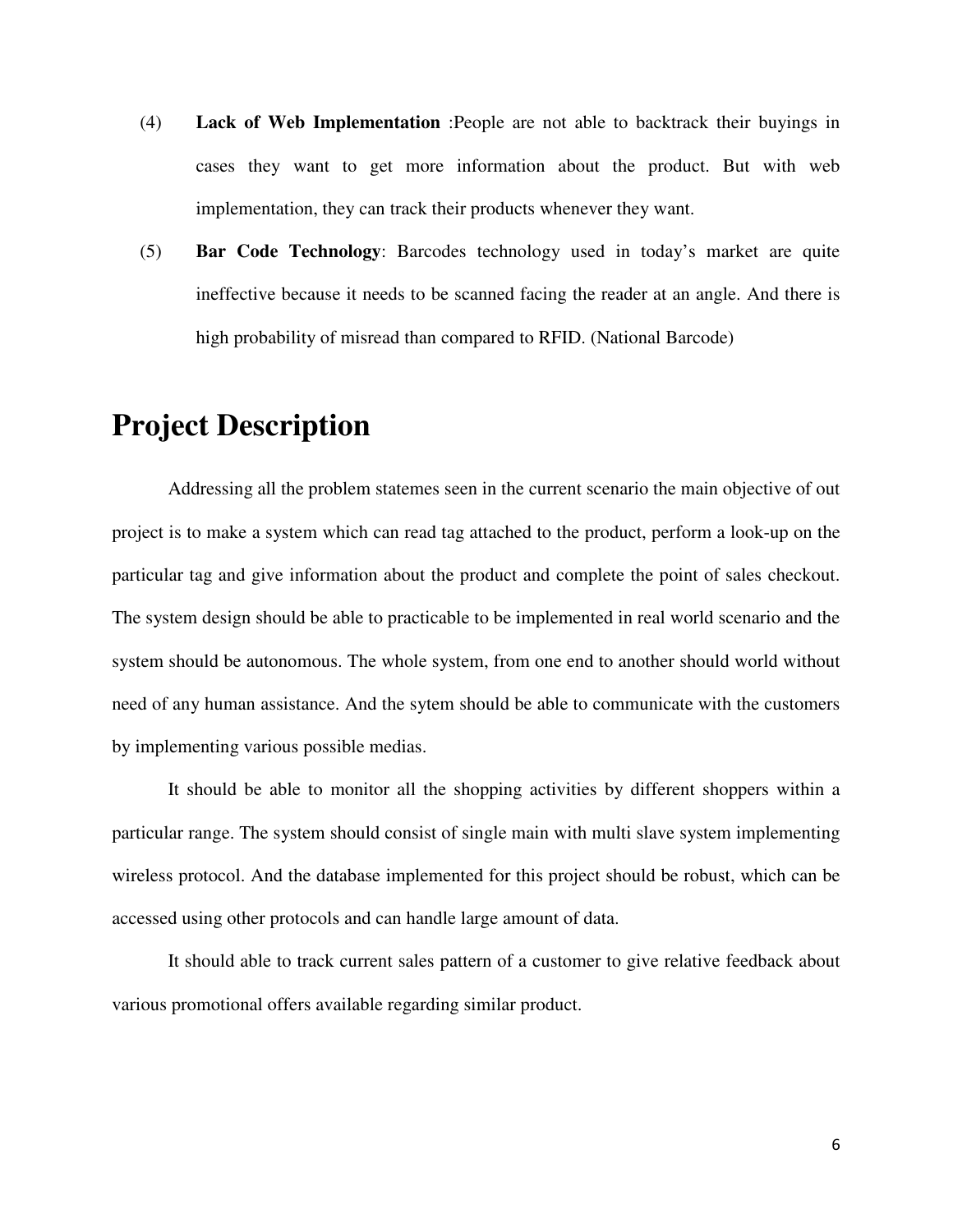## **Design Specification**

- The system should be able to read product information.
- The system should be able to get information about the product and keep track of inventory.
- It should be able to keep track of inventory of product and perform data-mining on the user choice preferences.
- System should be able to handle multi user environment, where more than one enters product in cart.
- It will function in home environment temperature (60 degree F 90 degree F)
- Slave system should consume low power for better battery life and also display battery status and should have recharge mode as well.
- The slave and the master system should be able to communicate within in close environment.
- Slave and Master system should be able to communicate using wireless technology.
- Entire system should be backed up by remote database.
- GUI Application and API's should be accessible to the product information.
- The product should keep inventory of what the customer bought store in database.
- The Product should be cost effective and feasible.

Considering our design specification, we came with possible solution that can be implemented in this project to achieve goal of out project.

[TABLE 1]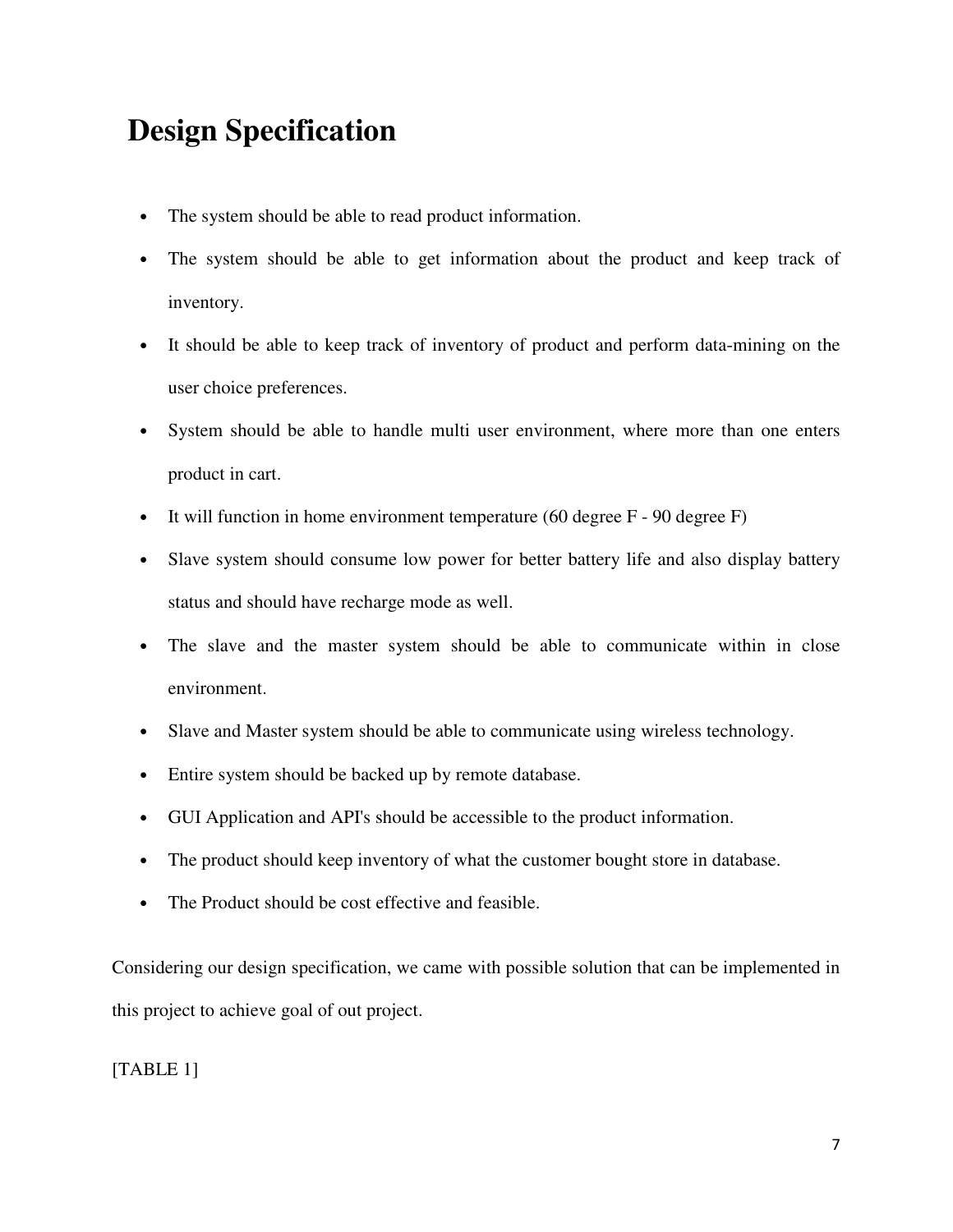## **System Overview**

Our system consists of a master and a slave system. Slave system is attached to individual carts and master system is connected to the local server computer, which is connected to remote database. When the shopper scans his/her person ID using the card reader, it checks the status of the shopper in the database and starts the system. Whenever any product is added in the cart, the RFID reader reads the tag of the particular product and sends the information to the local computer via wireless communication. The local computer performs a look-up for the particular product and retrieves necessary information of the product from the database. When the customer is ready for checkout, customer slides his/her credit card and can perform his/her checkout easily, without any assistance of any cashier. Besides providing ease on shopping experience to the user, this system also helps in inventory management. Inventory management is controlled primarily by software on the local server computer which acts like a major block for information exchange. And using datamining tools we can create datamodels for specific user groups, which will aso filter out related products a user might be interested in.

### **System Implementation**

#### **Slave System Block**

Each Slave System represents a shopping cart. All components added to Slave System are designed to be added onto shopping cart. The slave system consists of these main modules: Microcontroller, Touch Screen LCD, RFID Reader, Magnetic Card Reader, Wireless Communication Module, FM Receiver, Speakers, Microphone and External Memory.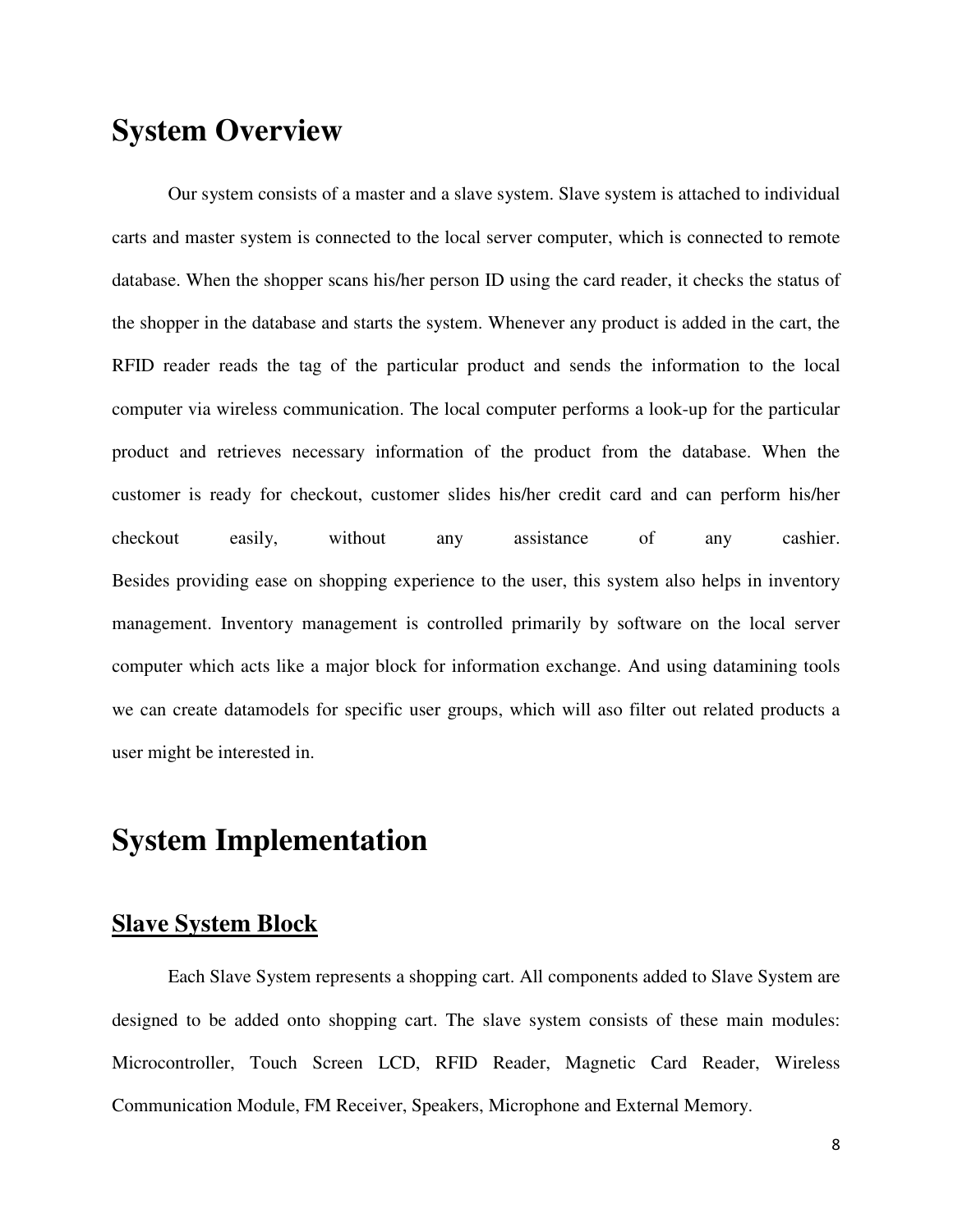PIC18F4455 microcontroller is used to control operations performed by the slave system. PIC18F4455 microcontroller is a 40 pin high performance USB microcontroller with nano Watt Technology. All modules of Slave System communicate to each other through programmed microcontroller. Some features of this microcontroller include 10 bit high resolution Analog to Digital Converter that is used to display the percentage of battery level of the system on LCD. This feature will let the user know how much battery is left before the system shuts off or needs recharging.

One of the main modules of Slave System is Touch Screen LCD. This feature enables customers not only to see the necessary information but also select desired options. Options vary from displaying battery level of the system to payment by credit card. Programming of Touch Screen is done by microcontroller that initializes libraries and functions used by the Touch Screen. The complexity of Touch Screen might require the use of different microcontroller in the future design stage.

RFID reader module is used to detect items that are being put inside the shopping cart. It comes with an antenna designed to identify RFID tags. Tiny RFID tags are attached to each item being sold in the store. These tags include a tiny built-in circuitry involving small antenna. Antennas available on both RFID tag and the reader enable sending and receiving signals by both modules. Once the reader detects the item put inside the cart, unique RFID tag number is decoded for identification of the item. Operations performed using these unique numbers is up to microcontroller that receives them and performs necessary operation.

Since every member of particular store is given a member identification card (similar to Sam's Club) Magnetic Card reader module is implemented to identify member ID card. Slave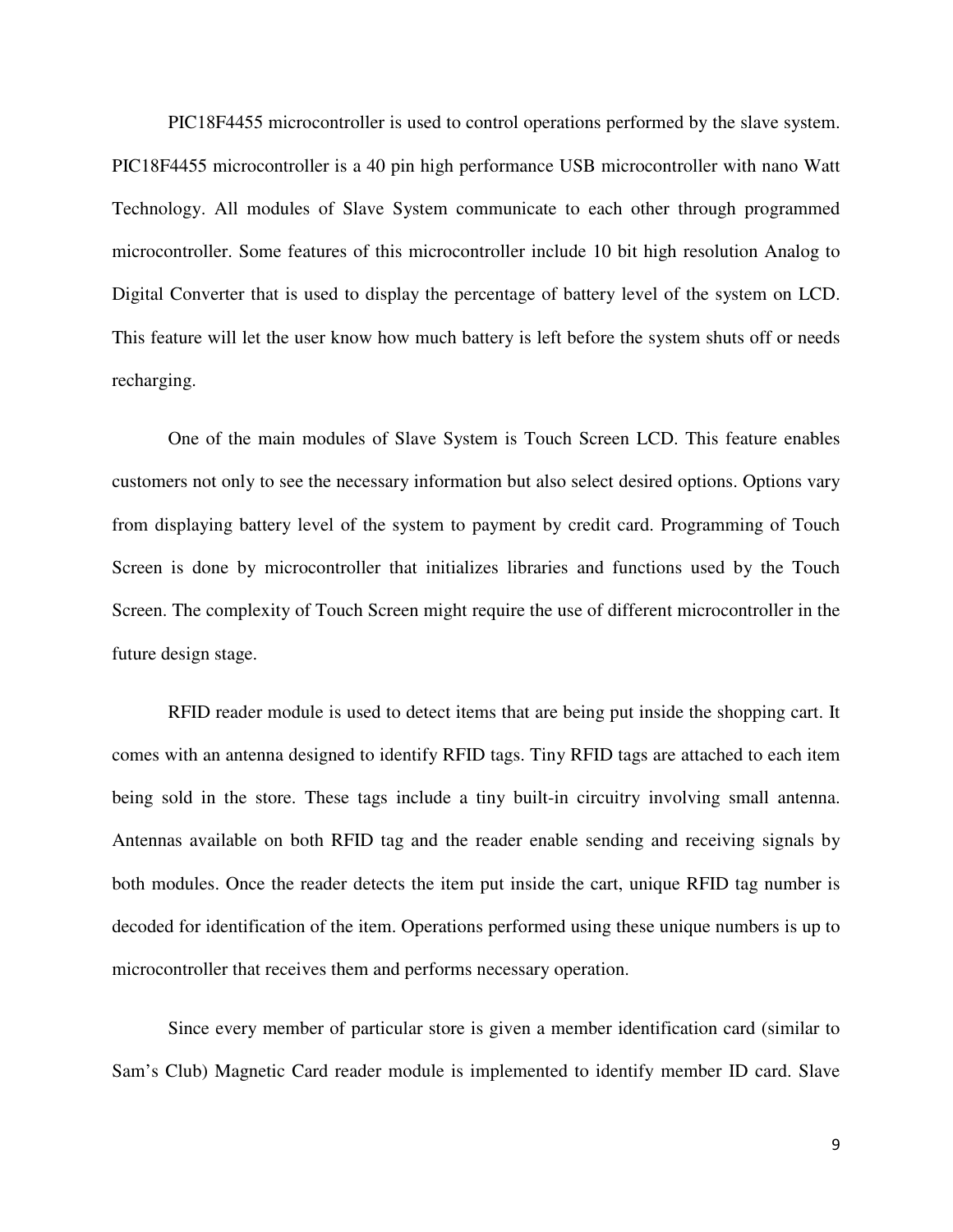System starts with swiping the ID card through the magnetic card reader. Member ID data string is then sent to microcontroller for further operation. This same magnetic card reader module is used for accepting payments to finalize transactions. This feature of slave system allows customers to pay for items inside the shopping cart not having to wait for long lines or even taking items out of the cart for scanning.

To enhance shopping experience, our Slave System includes FM receiver. This simple module enables customer to pick desired FM station to listen to while shopping. FM receiver has an audio 3.5mm audio input jack attached for headphones. In future development, we might replace the headphone jack with wireless Bluetooth. Since customers might have questions or be in need of assistance regarding variety of issues, our Slave System also implements wireless module of communication. Simply with a press of a button, each customer is able to reach out to customer support branch of the store. Microphone and small speakers attached on the shopping cart will let the customer talk and hear the person helping to resolve any possible issues. There is a fair level of logic and a few other modules involved in making this feature work without interferences and effectively. Since voice signal coming out of microphone has a very low gain, amplifiers and filters are used to send and receive voice signals clearly. Wireless module is described in more details in later section.

Another added module is external EEPROM memory that stores all items that are currently in cart. Since each scanned RFID tag decodes as a 96 bit number, the use of external low cost EEPROM is essential. This feature reduces unnecessary data from been transmitted to master system and storing important information on the slave system itself. Once EEPROM is initialized and set up to use, reading and writing commands are easily implemented in the code. EEPROM utilizes fast I2C data transmission connection to microcontroller and keeps stored data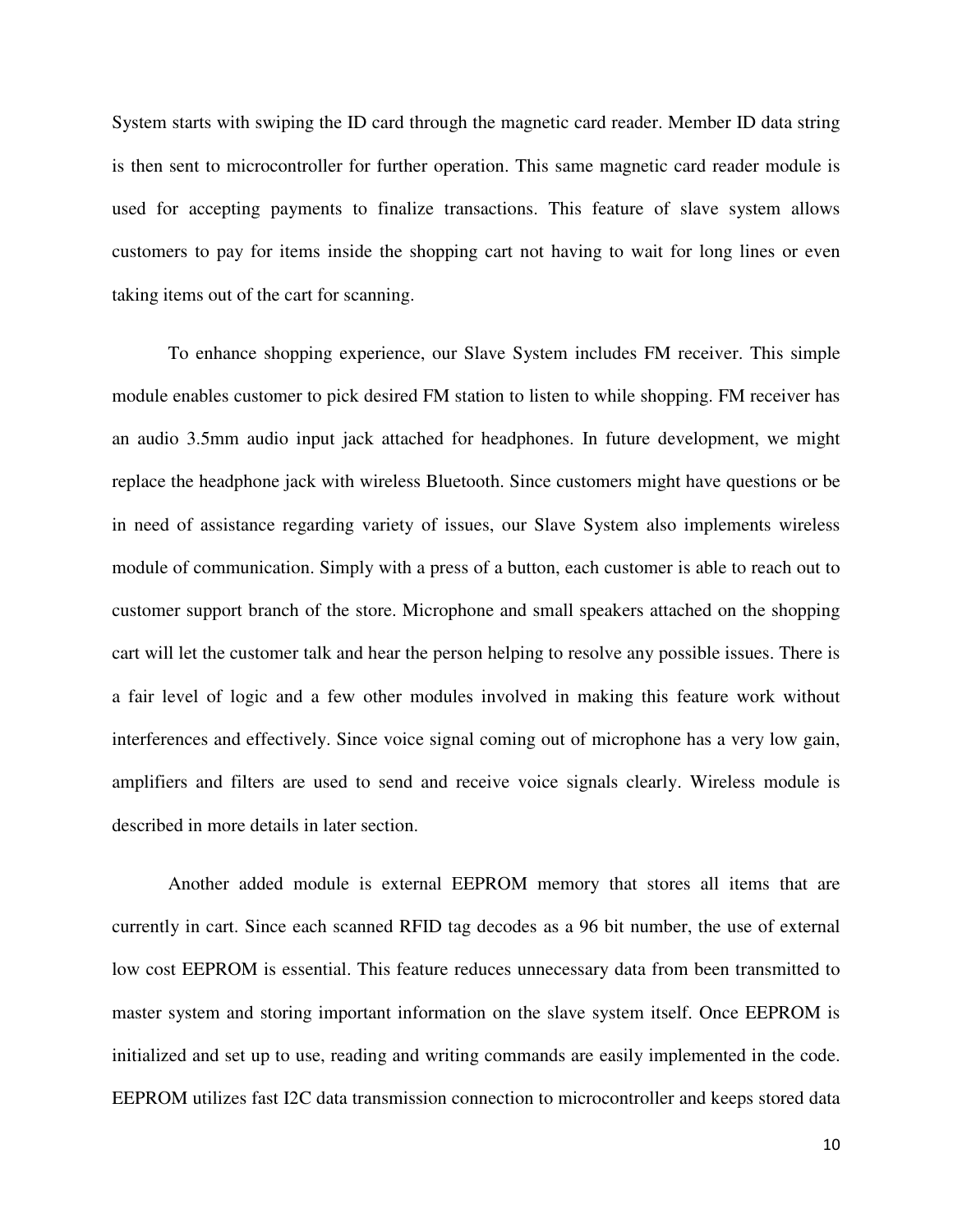intact in the event of power outage. Writing and reading from EEPROM memory is done at higher rate by I2C protocol. Easy connection of I2C also is an advantage that employs only two pins.

#### **Master System Block**

Master System Block acts like heart of our project, because it is the central hub for all the slave systems. It processes data from all the slave systems connected in the system and also connects to the local server application in the system. Our master system block consist of wireless module to receive data from the slave systems, microcontroller to process data and local host server to act as connecter to MYSQL Database.

Wireless moduel in the master system is responsible for receiving data from the slave systems. Since this sytem is multi slave system where more than one carts are being active at the same time, we have to make sure we design star network topography so that there is no data collision while perfoming multislave communication network. The data received by the wireless module is passed to the microcontroller which processes the incoming data depending upon the protocol used and handshaking protocol established between the master and slave system.

The processed information is sent to Local Server Application which is main core of our project which performs a lookup on the user data on the database and returns required information about the product or user. Beside that Local Server Application is also responsible to maintain data integrity in our database sytem.

#### **Local Server Application**

For desgining our local server application, we used C #.NET. The main reason for choosing C# over other programming is C#'s support with .NET Modules. Though both C# and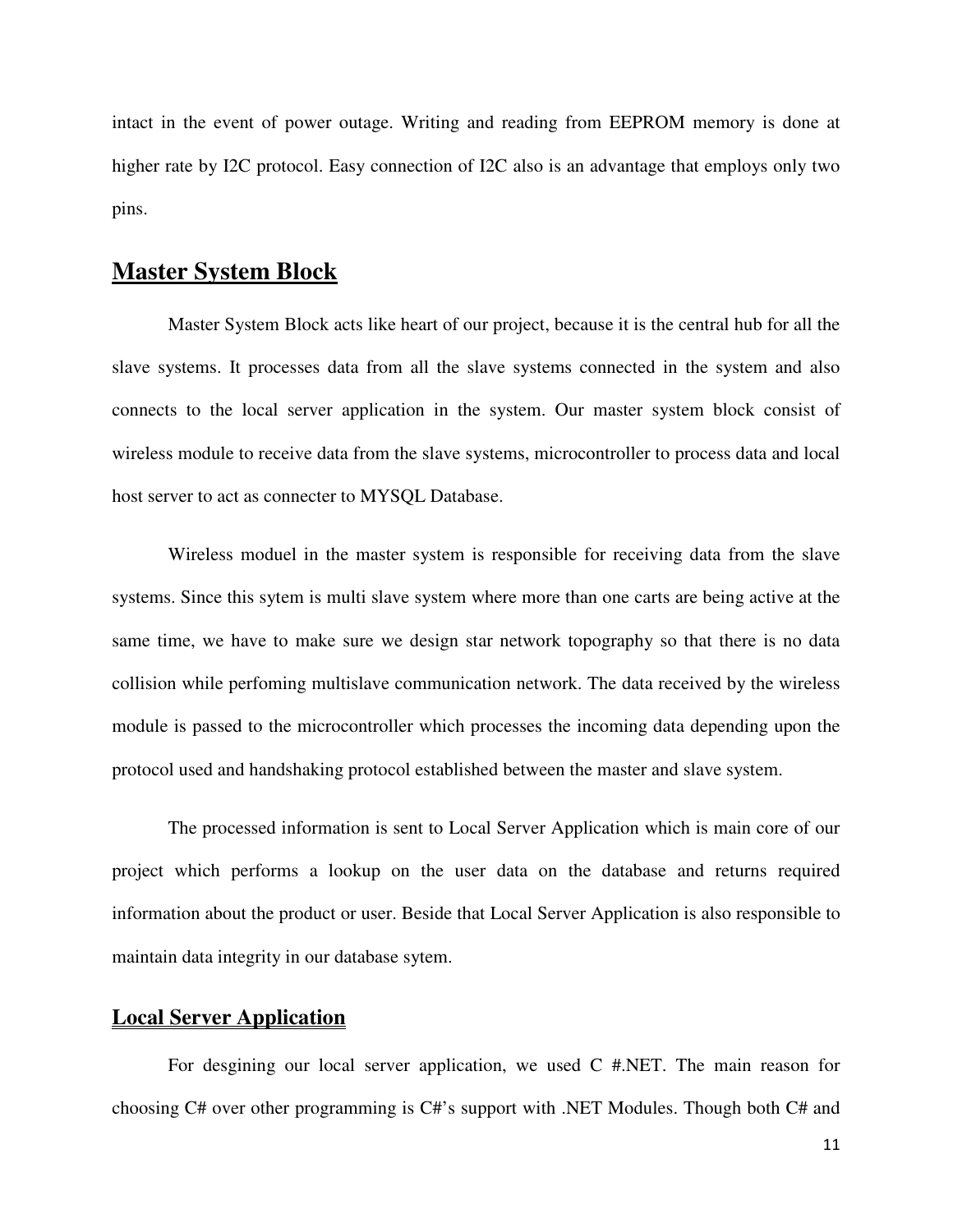Java are strongly styped and object oriented, C#'s vast resource with .NET modules was more robust than using Java. And with the help of Visual Studio IDE, designing the graphical user interface part for the local server is more easy and efficient.

Local Server Application would basically have two mode of operation,

[a]. Administrator Mode (Manager Mode)

[b]. Limited Mode (User Mode)

#### **[a]. Administrator Mode**

This is the top level mode in the program interaction with database and microcontroller. Theoritically under Administrator mode, user can control all the details of software configuration. This mode is also used for system debugging mode. Access to this mode is only granted via password at the welcome screen. Various functions that can be accesed via administrative mode are :

■ Database Setup

This gives the option of first time database connection with the remote server. This function will basically recreate all the tables required for the system to work. This function is only applied when a new system installed.

■ Database Connection Configuration

This sets up connection port with the local database used or remote database system used in the system.

**Backup Configuration**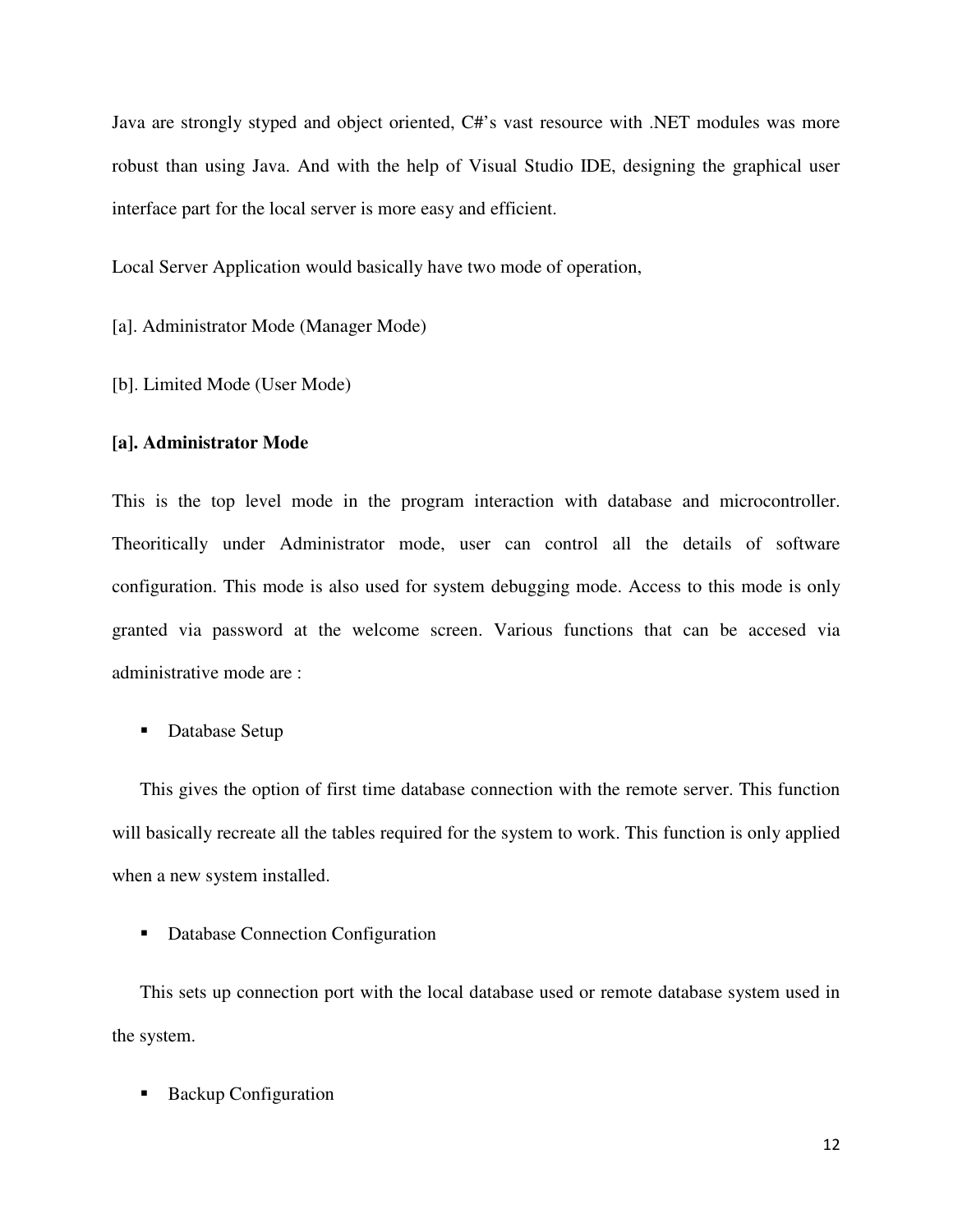If we want to backup our server backup datatypes to a SQL file. This function will allow to make backup of our datatypes, this will help will recovery of our database in case of accidents.

**Exporting Data to Excel** 

This will export the data in the table to .xls format so that our entire database can be used via other applications as well.

■ Add Users

This will allow to add users in the database. While adding users, each user is assigned a particular Username, Password. In the Add User dialog box First Name, Last Name, Address, ZipCode, State, Telephone, Email, Date of Birth are asked. Date Validation is also used so that entered data are within the scope declrated in our database hence maintaining data integritiy. Once the user enters all the data, if the User clicks "Add" button, the information is stored in the server database. Hence that user is able to perform any transaction in our system. UserID for each user would be the magnetic card reader member number.

**Edit Users** 

Similarly, users can be edited once the information is in database.

■ Add Products

Similar to add products, Administrator can Add Products new to database.

**Edit Products** 

If user needs to edit products, user can edit products using this function of the program.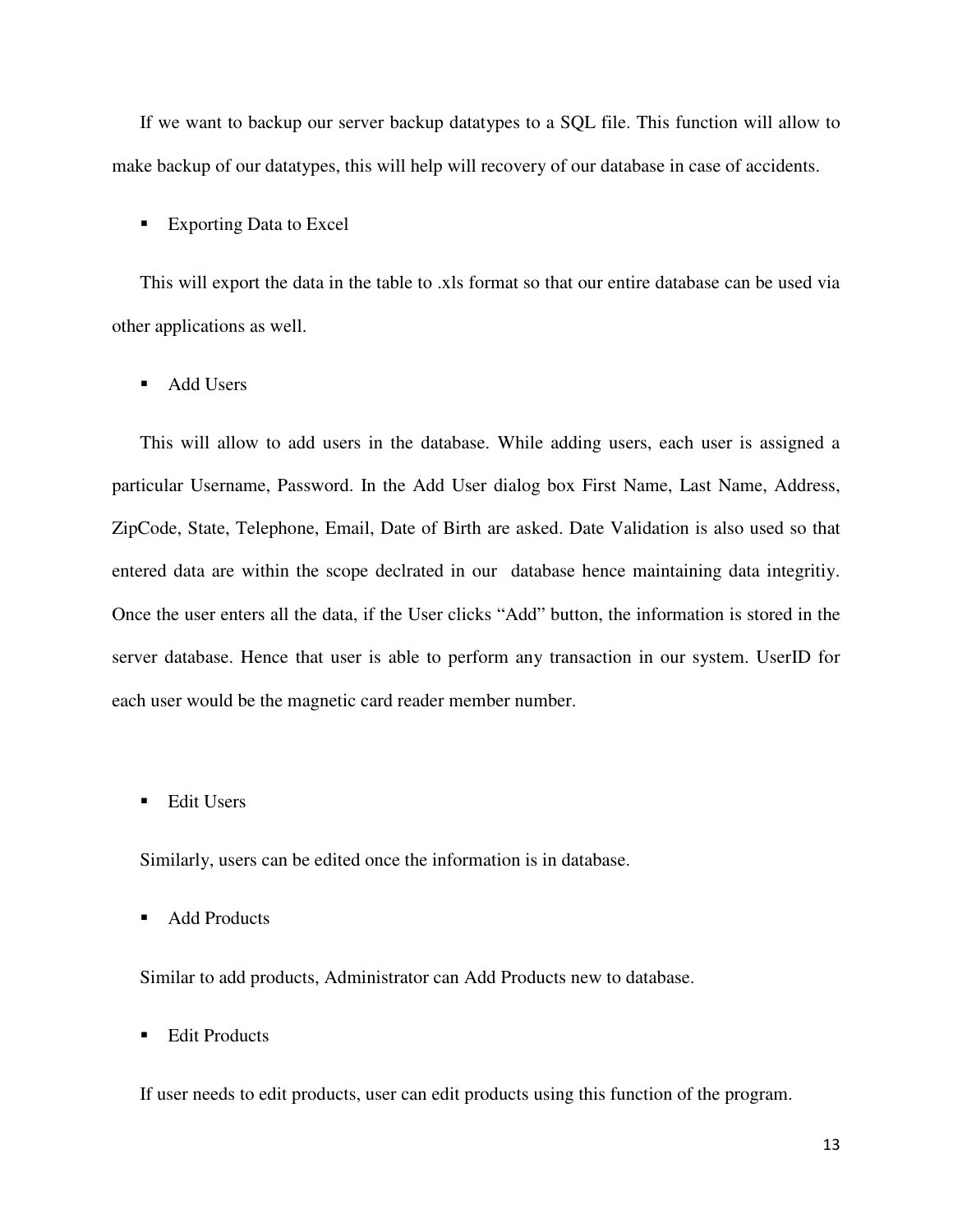#### ■ Forced Manual Transaction

When ever there is a checkout in the system, the system will keep record of all the items bought by the user, so technically it will keep a record in Transaction Table under specific username.

**Test Mode** 

This mode is more for debugging purposes.

#### **[b]. Limited Mode (User Mode)**

This is the general mode of operation for the server to run. In this mode, the server is in the state of receiving data from the microcontroller. If there is data in the receive buffer, it receives the data and depending on the handshaking protocol used, it will retrieve the product information or if the user checkout performs the transaction.

#### **Database Design and Integration**

For this project we will be dealing with large amount of data so we plan to implement relational database technology and choose MySQL because of it's high performance, high reliability, and ease of use. Another reason for choosing MySQL over other database managements is it's easily integrable with new generation of applications built on LAMP stack (Linux, Apache, MySQL, PHP/Perl/Python) (MySQL)

While designing our databse our primary goal was to maintiain data integrity using relational tables by means of data normalization. Normalization is the process of efficiently organizing data in a database. (Mike Chapple)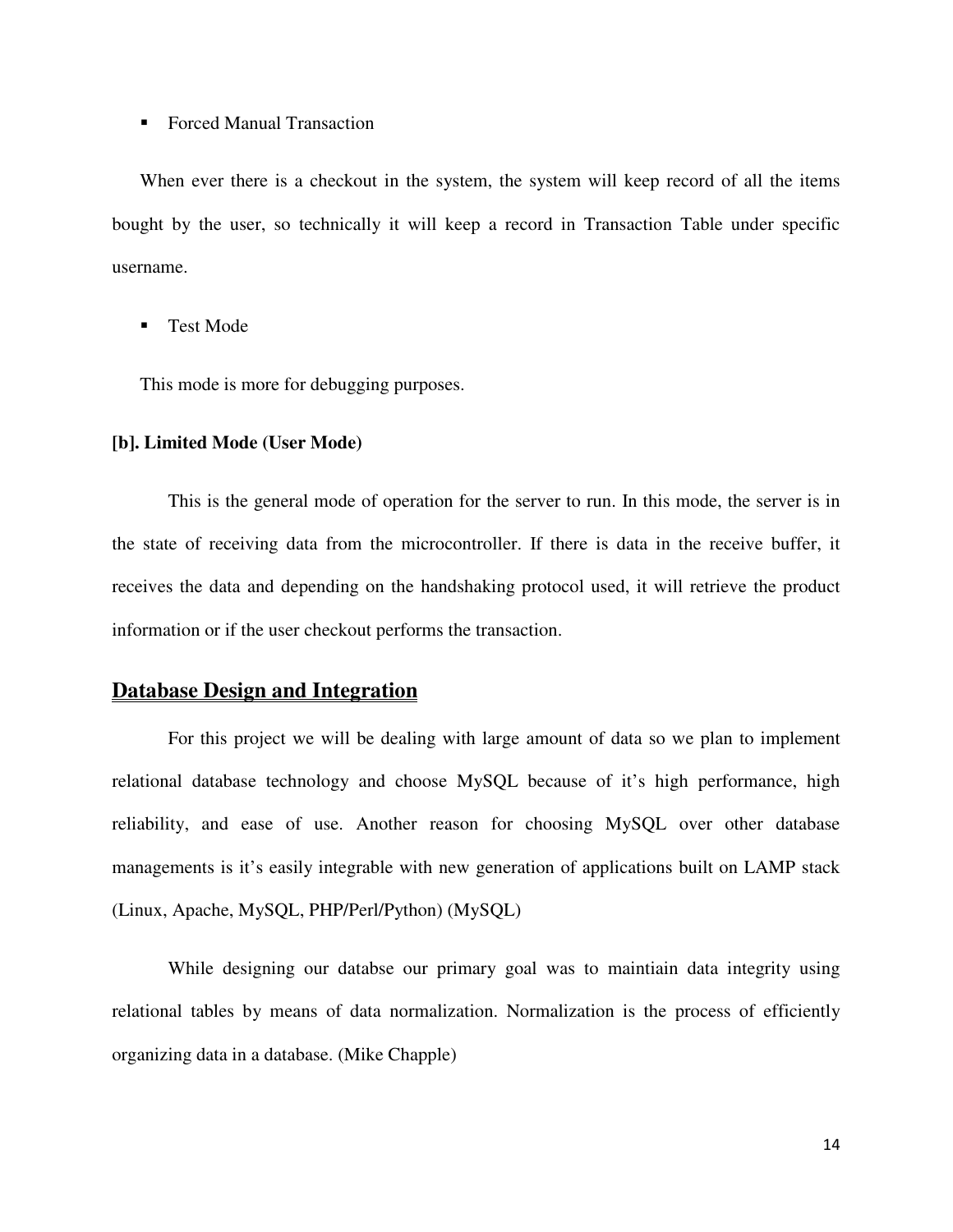For the connection between the local server program running in C# and MySQL database MySQL connector is used. Connector/NET enables developers to easily create .NET applications that require secure, high-performance data connectivity with MySQL. It implements the required ADO.NET interfaces and integrates into ADO.NET aware tools. ADO.NET provides consistent access to data sources. [Figure 5]

ADO.NET and the XML classes in the .NET Framework converge in the Dataset object. And DataSets are used in our local server application. (Microsoft)

#### **Web Implementation**

For the web implementation of the project, PHP 5.3 (Current Stable) is used as hypertext pre-processor to get data from the Database server. And XHTML (eXtended HyperText Markup Language) and CSS (Cascading Stye Sheets) is used to draw websites to display the userdata. As in server application program web page has two mode of access, Admin Mode and Limited Mode. In Admin Mode, user is able to Add Products, Edit Products, Add Users, Edit Products.

But in limited user mode, user is able to see his/her personal transaction record log.

Since the data is in the remote server, smart phones can be also used to access the userdata using various connectors available in the market.

## **Conclusion**

Considering the current shopping systems available in the market, we propose better shopping system considering the manforce, space and time utilization factor. Our project demonstrates a smart electronically powered autonomous shopping sytem with added capabilities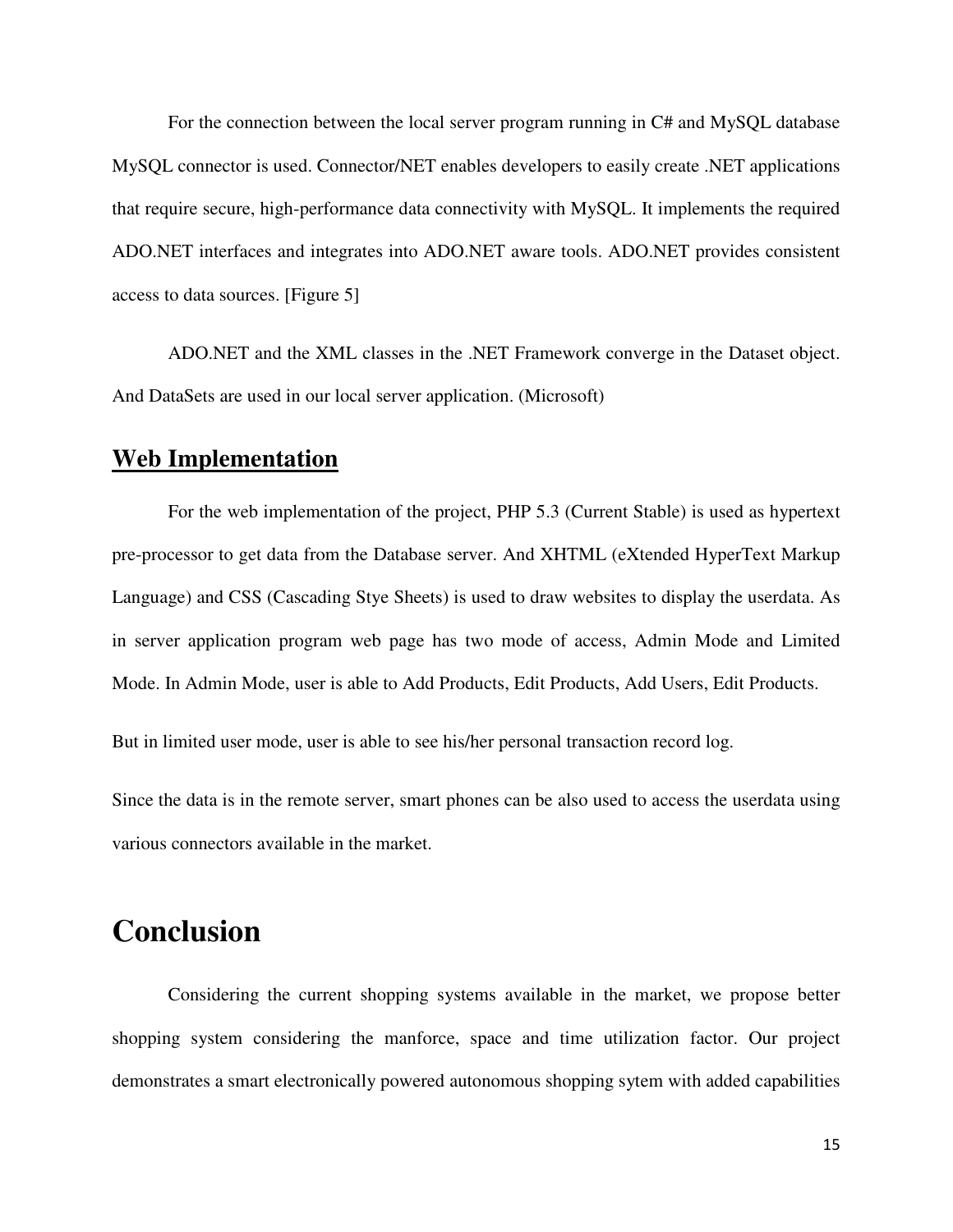of smart product tracking capability using datamining technology with enhanced web interface added. The sytem provides practical solutions to the encounded problems statements currently present in the market. This system will reduce the extra costs spent freviooug on inventory management and also help to get more accurate data on the item inventory to eliminate problem of product shortage by providing realtime data analysis. This system will also broaden scope for more data mining analysis by providing huge data regarding customer choices. And with the help of providing information media we can provide customers with more broader choices and make smart product choices to increase overall customer satisfaction.

## **Tables**

| <b>Specification</b>                                                  | <b>Possible Solution</b>                                    |
|-----------------------------------------------------------------------|-------------------------------------------------------------|
| Scan an item                                                          | Radio Frequency Identification                              |
| <b>Provide Detailed Information</b><br>$\bullet$<br>about the Product | Database Implementation                                     |
| Multi User Environment<br>$\bullet$                                   | Master/Slave System                                         |
| <b>Efficient Slave System</b><br>$\bullet$                            | Recharge Module, Battery Indicator                          |
| <b>Efficient Master Slave</b><br>$\bullet$<br>Communication           | Multipoint Wireless Network Topography<br>(Star Topography) |
| • Program to track all the<br>activities in the system                | <b>System GUI Application</b>                               |
| Access user data via remotely<br>$\bullet$                            | Web Framework Implementation                                |

**Table 1 : Project Specification and Possible Solution Table**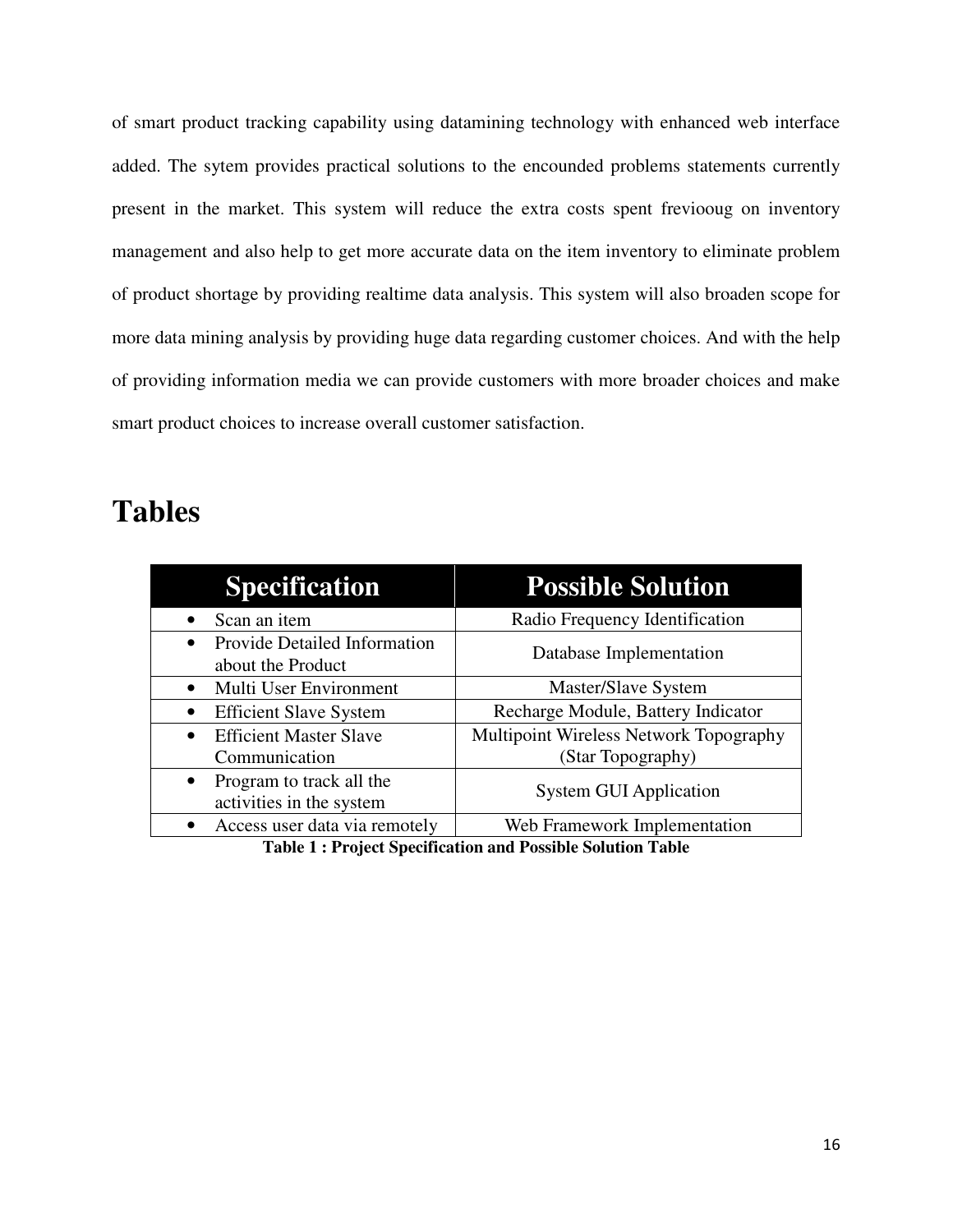# **Figures**





**RFID Shopping System** Senior Design Project - 2011





Figure 2 :System Block Diagram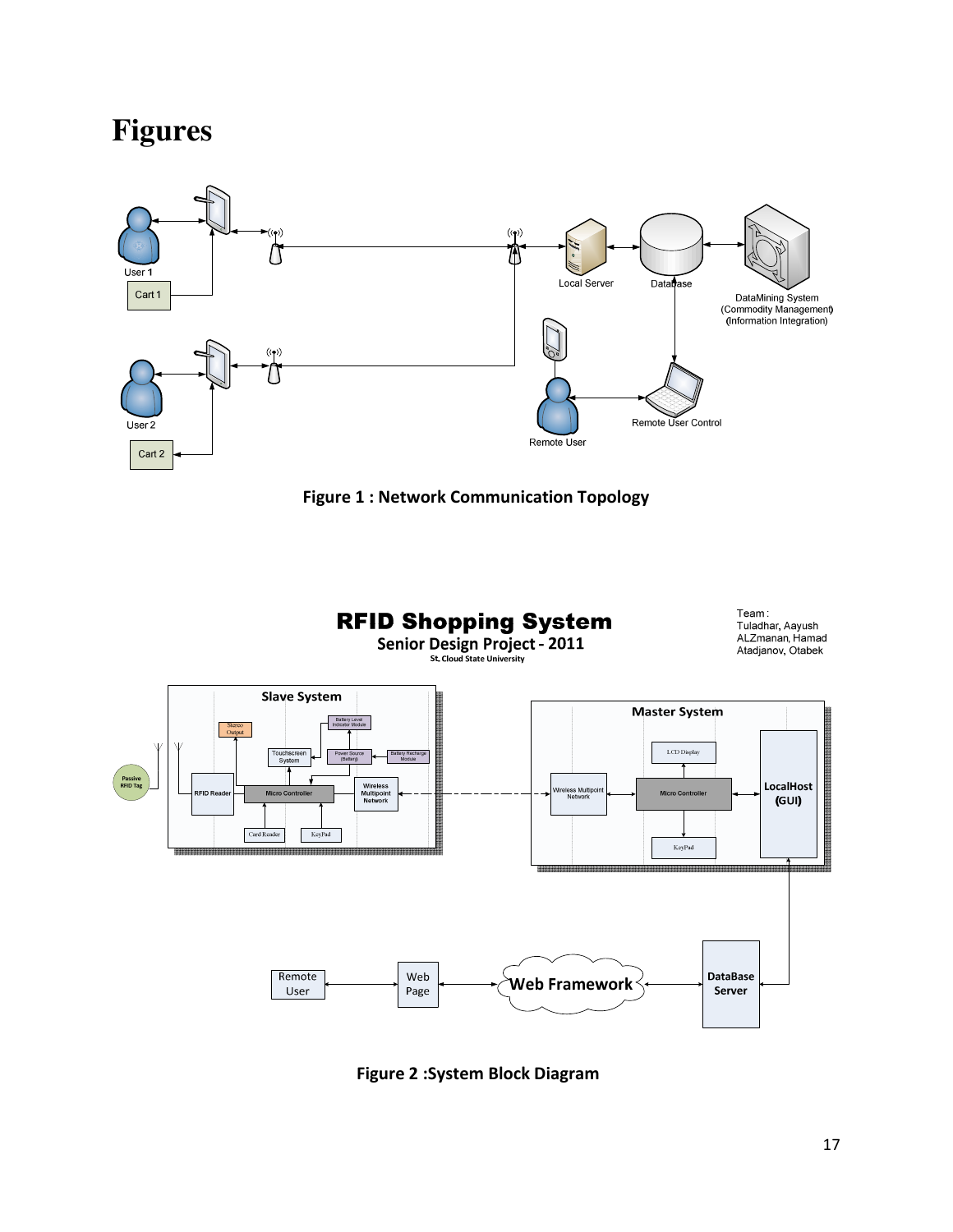

Figure 3: RFID Tag Reader Diagram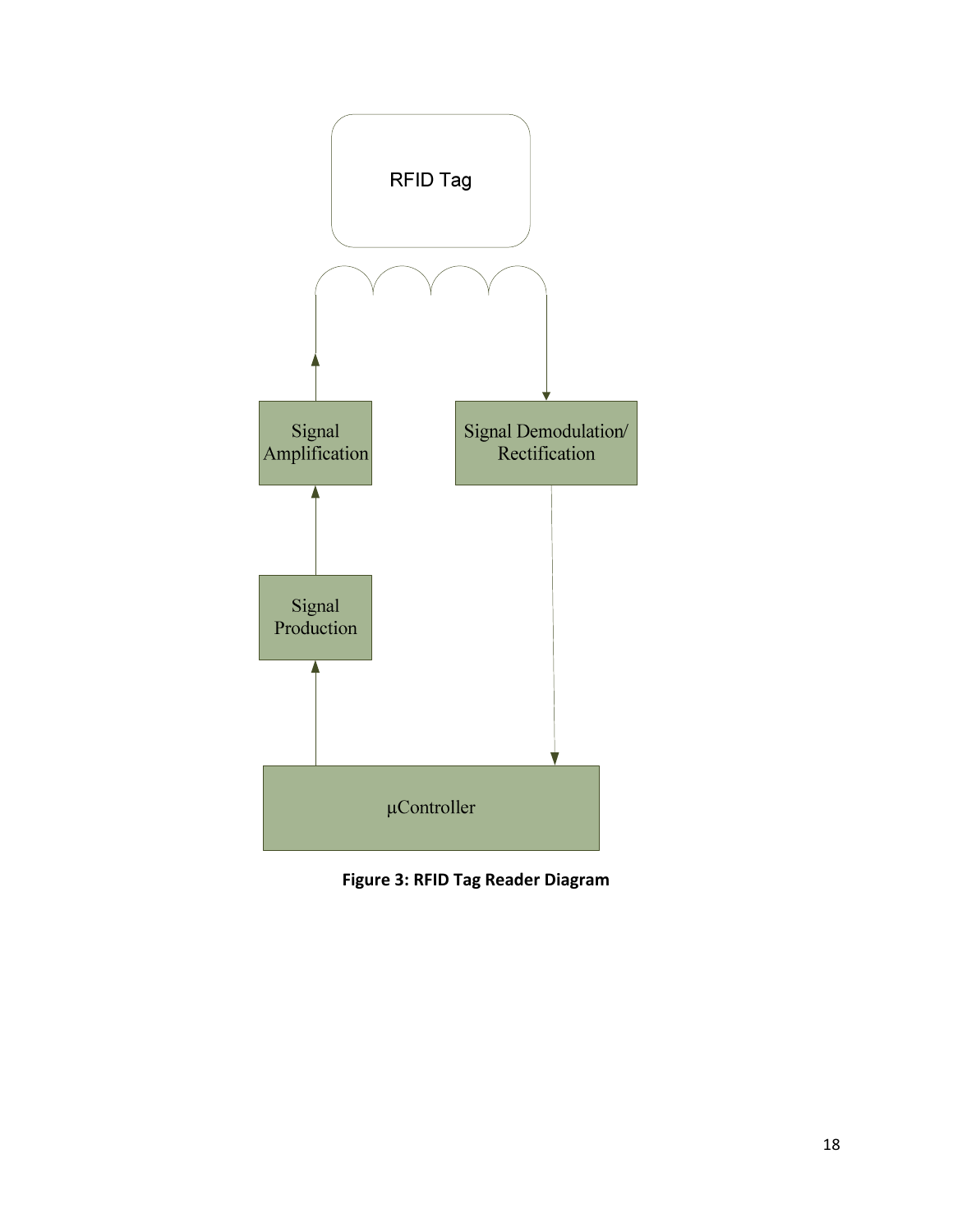

Figure 4 : Master System Block